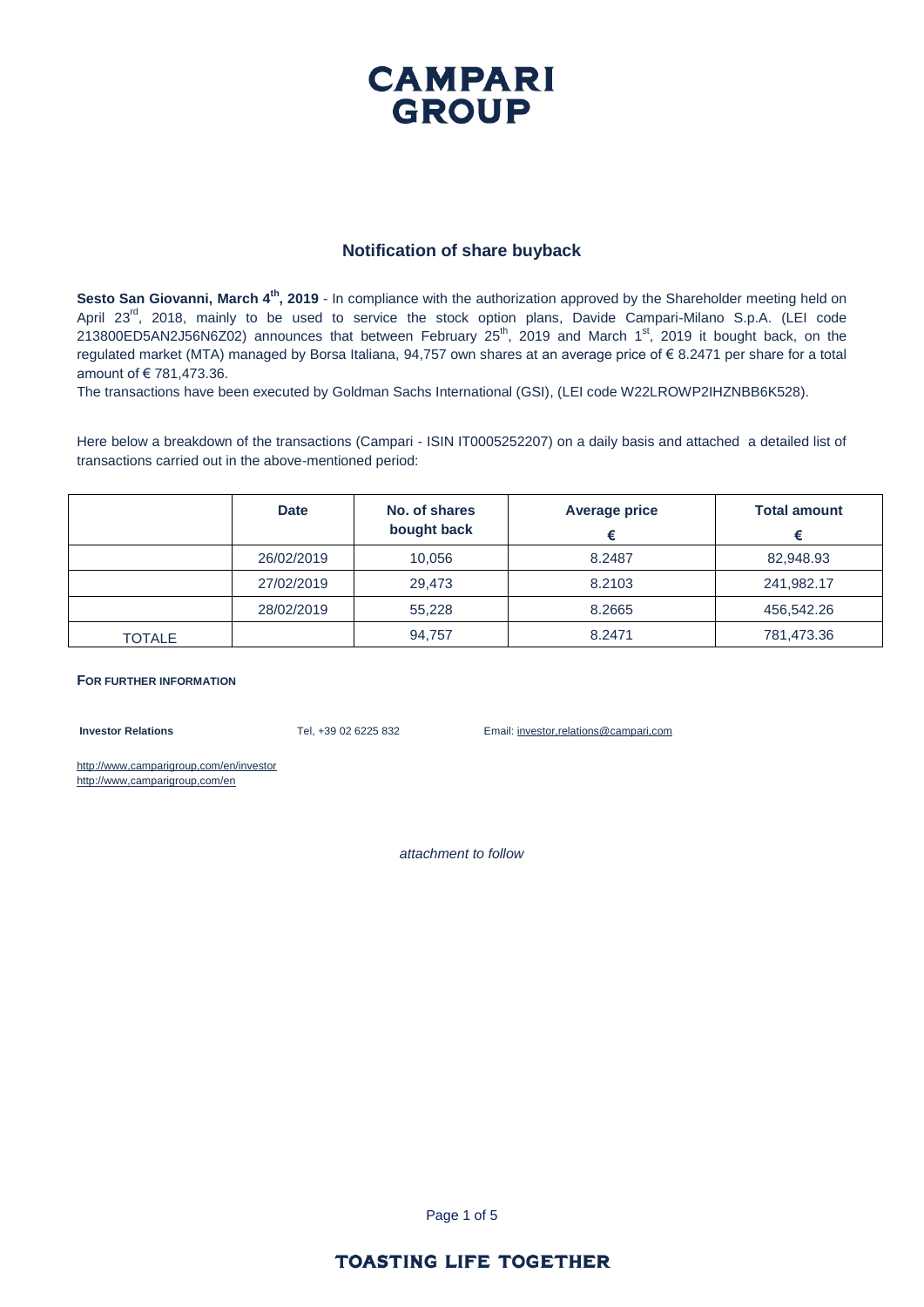| <b>Date</b> | <b>Hour</b> | A/V | <b>Price</b> | <b>No.of shares</b> |
|-------------|-------------|-----|--------------|---------------------|
| 26-feb-19   | 8:47:45 AM  | A   | 8,245        | 305                 |
| 26-feb-19   | 8:51:47 AM  | Α   | 8,24         | 828                 |
| 26-feb-19   | 8:59:43 AM  | Α   | 8,215        | 842                 |
| 26-feb-19   | 8:59:53 AM  | Α   | 8,215        | 470                 |
| 26-feb-19   | 9:03:25 AM  | A   | 8,215        | 315                 |
| 26-feb-19   | 9:03:27 AM  | A   | 8,215        | 901                 |
| 26-feb-19   | 9:14:27 AM  | Α   | 8,24         | 882                 |
| 26-feb-19   | 9:23:30 AM  | Α   | 8,25         | 404                 |
| 26-feb-19   | 9:31:55 AM  | A   | 8,255        | 494                 |
| 26-feb-19   | 9:58:59 AM  | Α   | 8,275        | 458                 |
| 26-feb-19   | 10:22:59 AM | A   | 8,26         | 510                 |
| 26-feb-19   | 11:04:03 AM | Α   | 8,265        | 439                 |
| 26-feb-19   | 11:10:46 AM | A   | 8,255        | 408                 |
| 26-feb-19   | 11:30:40 AM | A   | 8,255        | 398                 |
| 26-feb-19   | 12:06:39 PM | A   | 8,27         | 478                 |
| 26-feb-19   | 1:54:17 PM  | A   | 8,28         | 21                  |
| 26-feb-19   | 1:55:29 PM  | A   | 8,28         | 370                 |
| 26-feb-19   | 1:55:31 PM  | A   | 8,28         | 250                 |
| 26-feb-19   | 1:55:31 PM  | Α   | 8,28         | 383                 |
| 26-feb-19   | 1:55:31 PM  | Α   | 8,28         | 422                 |
| 26-feb-19   | 2:00:25 PM  | A   | 8,275        | 457                 |
| 26-feb-19   | 2:10:04 PM  | A   | 8,275        | 21                  |
| 27-feb-19   | 11:57:04 AM | A   | 8,24         | 301                 |
| 27-feb-19   | 12:00:00 PM | Α   | 8,235        | 521                 |
| 27-feb-19   | 12:00:35 PM | Α   | 8,23         | 494                 |
| 27-feb-19   | 12:30:59 PM | A   | 8,22         | 350                 |
| 27-feb-19   | 12:44:04 PM | Α   | 8,24         | 421                 |
| 27-feb-19   | 1:13:27 PM  | Α   | 8,24         | 412                 |
| 27-feb-19   | 1:13:28 PM  | A   | 8,24         | 470                 |
| 27-feb-19   | 1:13:31 PM  | A   | 8,235        | 596                 |
| 27-feb-19   | 1:44:09 PM  | A   | 8,24         | 267                 |
| 27-feb-19   | 1:52:14 PM  | Α   | 8,24         | 176                 |
| 27-feb-19   | 1:52:26 PM  | Α   | 8,24         | 448                 |
| 27-feb-19   | 1:58:10 PM  | Α   | 8,23         | 423                 |
| 27-feb-19   | 2:03:51 PM  | A   | 8,22         | 504                 |
| 27-feb-19   | 2:13:45 PM  | Α   | 8,22         | 374                 |
| 27-feb-19   | 2:17:49 PM  | Α   | 8,22         | 100                 |
| 27-feb-19   | 2:20:33 PM  | Α   | 8,215        | 360                 |
| 27-feb-19   | 2:31:43 PM  | Α   | 8,225        | 588                 |
| 27-feb-19   | 2:37:22 PM  | A   | 8,235        | 591                 |
| 27-feb-19   | 2:47:07 PM  | A   | 8,23         | 486                 |
| 27-feb-19   | 2:54:09 PM  | A   | 8,225        | 498                 |

Page 2 of 5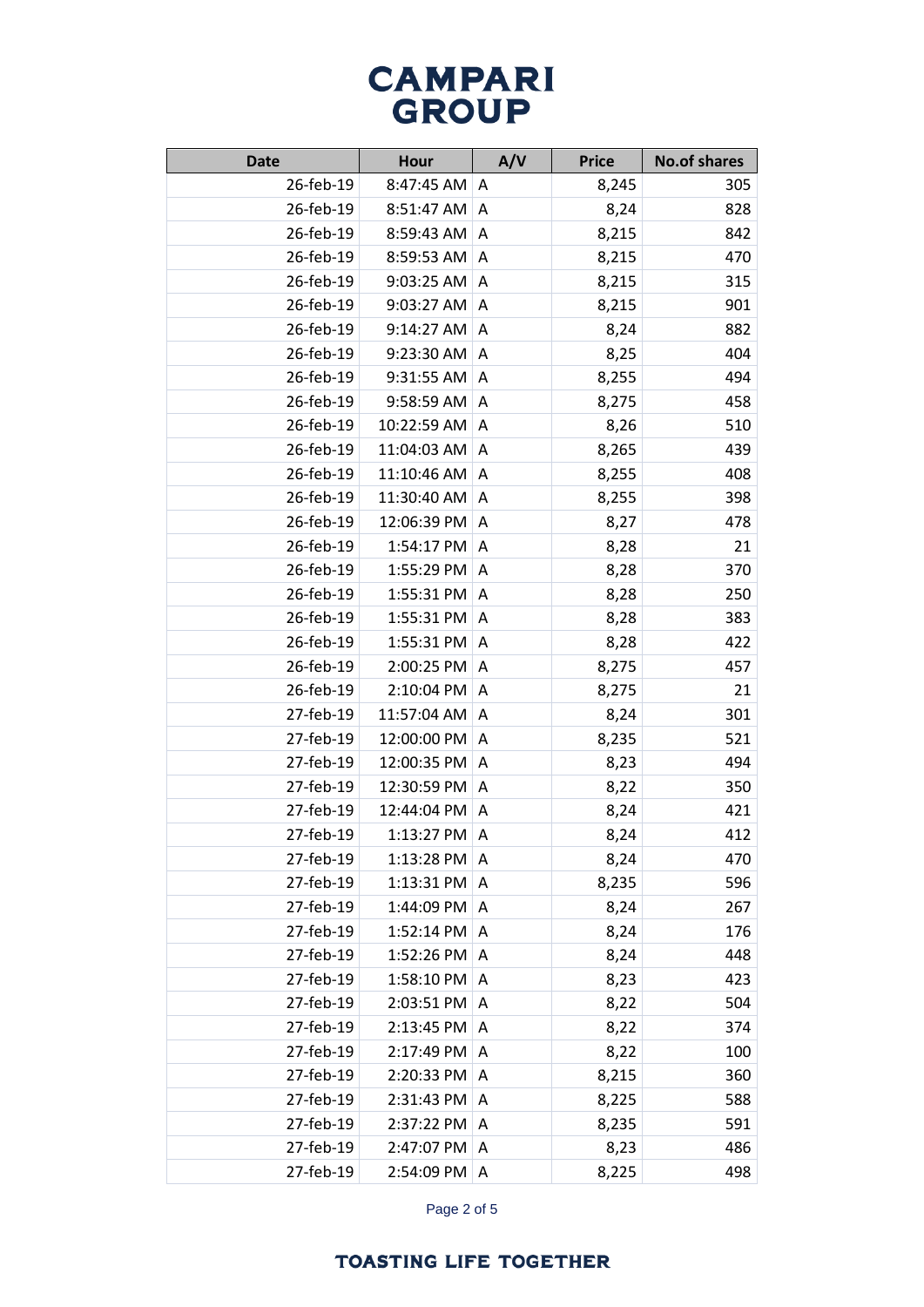| 27-feb-19 | 3:06:11 PM | A | 8,215 | 603  |
|-----------|------------|---|-------|------|
| 27-feb-19 | 3:09:41 PM | A | 8,21  | 531  |
| 27-feb-19 | 3:11:48 PM | A | 8,2   | 960  |
| 27-feb-19 | 3:11:49 PM | A | 8,2   | 1001 |
| 27-feb-19 | 3:15:46 PM | A | 8,195 | 269  |
| 27-feb-19 | 3:17:05 PM | A | 8,195 | 278  |
| 27-feb-19 | 3:19:21 PM | A | 8,195 | 600  |
| 27-feb-19 | 3:20:08 PM | A | 8,195 | 2    |
| 27-feb-19 | 3:20:12 PM | A | 8,195 | 250  |
| 27-feb-19 | 3:20:53 PM | A | 8,195 | 46   |
| 27-feb-19 | 3:23:06 PM | A | 8,2   | 2039 |
| 27-feb-19 | 3:23:07 PM | A | 8,2   | 103  |
| 27-feb-19 | 3:23:27 PM | A | 8,2   | 484  |
| 27-feb-19 | 3:23:27 PM | A | 8,2   | 978  |
| 27-feb-19 | 3:23:28 PM | A | 8,2   | 61   |
| 27-feb-19 | 3:23:28 PM | A | 8,2   | 440  |
| 27-feb-19 | 3:24:25 PM | Α | 8,19  | 932  |
| 27-feb-19 | 3:24:53 PM | A | 8,185 | 954  |
| 27-feb-19 | 3:24:53 PM | A | 8,185 | 474  |
| 27-feb-19 | 3:27:15 PM | A | 8,18  | 842  |
| 27-feb-19 | 3:36:24 PM | A | 8,205 | 553  |
| 27-feb-19 | 3:38:15 PM | A | 8,205 | 487  |
| 27-feb-19 | 3:43:35 PM | A | 8,2   | 1600 |
| 27-feb-19 | 3:43:37 PM | A | 8,2   | 41   |
| 27-feb-19 | 3:43:37 PM | A | 8,2   | 2094 |
| 27-feb-19 | 3:47:04 PM | A | 8,205 | 391  |
| 27-feb-19 | 3:50:05 PM | A | 8,205 | 444  |
| 27-feb-19 | 3:57:35 PM | A | 8,21  | 517  |
| 27-feb-19 | 4:04:18 PM | A | 8,225 | 622  |
| 27-feb-19 | 4:05:57 PM | A | 8,225 | 24   |
| 27-feb-19 | 4:05:57 PM | Α | 8,225 | 500  |
| 27-feb-19 | 4:17:02 PM | A | 8,22  | 614  |
| 27-feb-19 | 4:22:37 PM | A | 8,215 | 96   |
| 27-feb-19 | 4:23:06 PM | Α | 8,215 | 578  |
| 27-feb-19 | 4:27:46 PM | Α | 8,225 | 298  |
| 27-feb-19 | 4:30:00 PM | Α | 8,23  | 387  |
| 28-feb-19 | 8:40:43 AM | Α | 8,295 | 1052 |
| 28-feb-19 | 8:45:27 AM | A | 8,28  | 68   |
| 28-feb-19 | 8:46:41 AM | A | 8,27  | 793  |
| 28-feb-19 | 8:46:42 AM | Α | 8,27  | 1298 |
| 28-feb-19 | 8:50:23 AM | A | 8,295 | 1016 |
| 28-feb-19 | 8:53:21 AM | Α | 8,27  | 574  |
| 28-feb-19 | 8:53:22 AM | Α | 8,27  | 492  |
| 28-feb-19 | 8:56:50 AM | Α | 8,255 | 1067 |
|           |            |   |       |      |

Page 3 of 5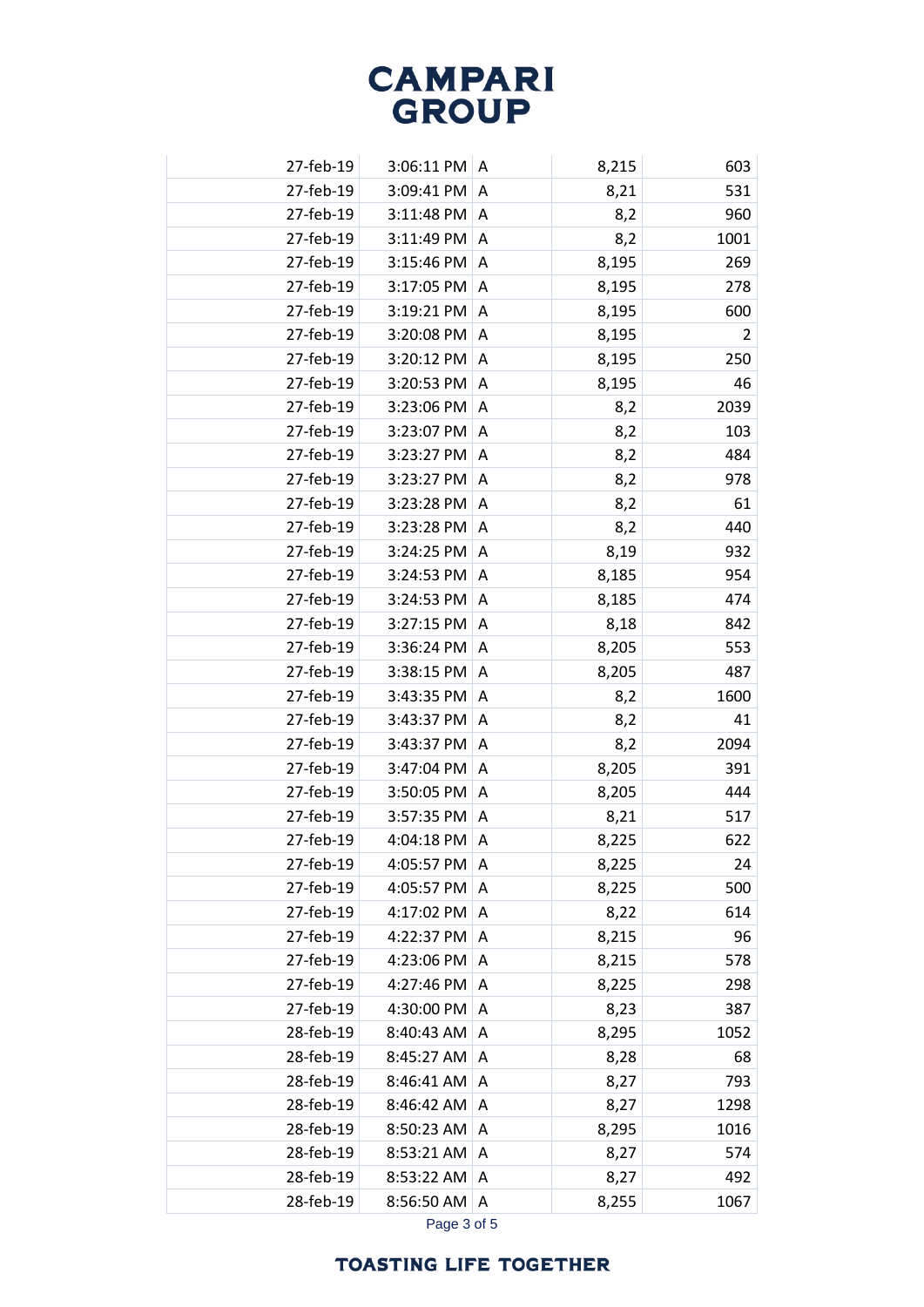| 28-feb-19 | $9:24:58$ AM   A |   | 8,24  | 395  |
|-----------|------------------|---|-------|------|
| 28-feb-19 | 9:24:58 AM       | A | 8,24  | 1029 |
| 28-feb-19 | 9:24:59 AM       | Α | 8,24  | 863  |
| 28-feb-19 | 9:29:46 AM       | Α | 8,225 | 750  |
| 28-feb-19 | 9:31:41 AM       | Α | 8,23  | 991  |
| 28-feb-19 | 9:39:56 AM       | A | 8,23  | 4    |
| 28-feb-19 | 9:40:44 AM       | A | 8,23  | 917  |
| 28-feb-19 | 9:49:57 AM       | Α | 8,22  | 889  |
| 28-feb-19 | 9:55:18 AM       | A | 8,24  | 879  |
| 28-feb-19 | 10:00:57 AM      | Α | 8,22  | 666  |
| 28-feb-19 | 10:00:57 AM      | Α | 8,22  | 186  |
| 28-feb-19 | 10:16:31 AM      | Α | 8,21  | 1137 |
| 28-feb-19 | 10:19:19 AM      | Α | 8,205 | 1023 |
| 28-feb-19 | 10:34:22 AM      | Α | 8,225 | 152  |
| 28-feb-19 | 10:34:22 AM      | Α | 8,225 | 1056 |
| 28-feb-19 | 10:34:45 AM      | A | 8,225 | 1068 |
| 28-feb-19 | 10:43:11 AM      | Α | 8,24  | 926  |
| 28-feb-19 | 10:52:56 AM      | Α | 8,25  | 316  |
| 28-feb-19 | 10:52:59 AM      | A | 8,25  | 1003 |
| 28-feb-19 | 10:53:00 AM      | Α | 8,25  | 900  |
| 28-feb-19 | 10:53:00 AM      | Α | 8,25  | 585  |
| 28-feb-19 | 10:57:26 AM      | Α | 8,26  | 861  |
| 28-feb-19 | 11:02:53 AM      | Α | 8,26  | 879  |
| 28-feb-19 | 11:09:50 AM      | Α | 8,26  | 578  |
| 28-feb-19 | 11:09:52 AM      | Α | 8,26  | 399  |
| 28-feb-19 | 11:14:58 AM      | A | 8,27  | 687  |
| 28-feb-19 | 11:20:52 AM      | A | 8,27  | 1105 |
| 28-feb-19 | 11:27:10 AM      | Α | 8,28  | 1105 |
| 28-feb-19 | 11:46:28 AM      | A | 8,3   | 1001 |
| 28-feb-19 | 12:01:46 PM      | A | 8,31  | 865  |
| 28-feb-19 | 12:33:32 PM      | A | 8,295 | 848  |
| 28-feb-19 | 12:43:54 PM      | Α | 8,29  | 833  |
| 28-feb-19 | 12:53:14 PM      | Α | 8,27  | 1020 |
| 28-feb-19 | 12:56:44 PM      | Α | 8,27  | 25   |
| 28-feb-19 | 12:56:44 PM      | Α | 8,275 | 996  |
| 28-feb-19 | 12:57:36 PM      | A | 8,27  | 500  |
| 28-feb-19 | 1:32:15 PM       | Α | 8,3   | 957  |
| 28-feb-19 | 1:32:18 PM       | Α | 8,3   | 250  |
| 28-feb-19 | 1:46:04 PM       | Α | 8,3   | 1128 |
| 28-feb-19 | 2:04:43 PM       | Α | 8,28  | 924  |
| 28-feb-19 | 2:09:19 PM       | Α | 8,27  | 481  |
| 28-feb-19 | 2:09:40 PM       | A | 8,27  | 1090 |
| 28-feb-19 | 2:09:41 PM       | A | 8,27  | 1572 |
| 28-feb-19 | 2:09:41 PM       | A | 8,27  | 2500 |
|           |                  |   |       |      |

Page 4 of 5